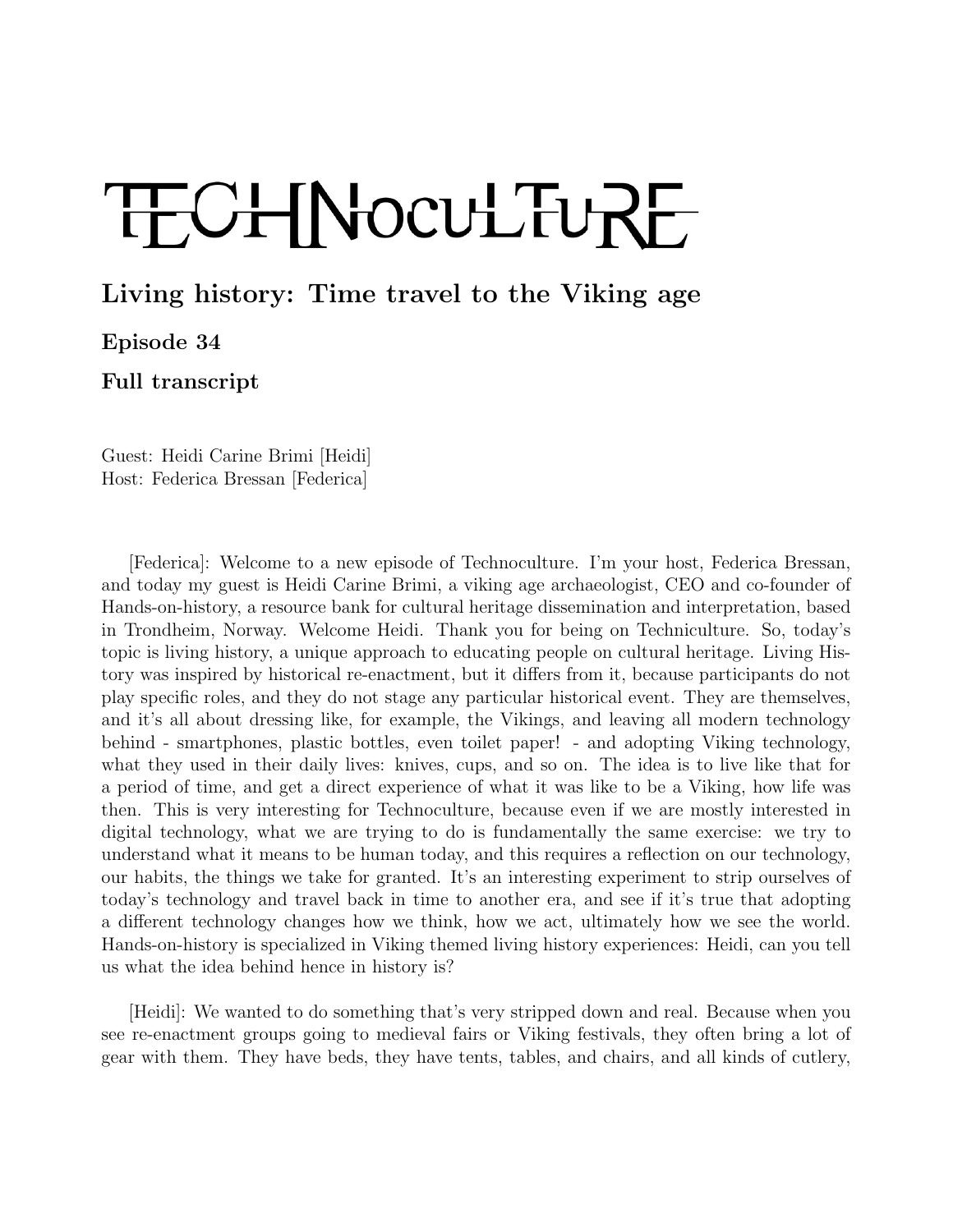everything - not a lot of cutlery, really, for the Viking age, but nevertheless it's a lot of items, a lot of gear and... a lot of comfort. We wanted to do the opposite thing. How would people travel, if you were crossing a mountain going hunting, and going from A to B on foot? What did you do? How did they manage? What kind of equipment did they need? How did they think about their journey? A thousand years ago, there were no roads, no infrastructure of any kind like we have today in Scandinavia. So we wanted to experience the past times in the very direct way, with all the senses and the emotions, the joys and fears, the freezing at night, the joy of getting there, everything. And the journey, the whole journey, and do it the proper way. And to do that, we had to get rid of a lot of these comforts we usually have at festivals and markets. So we figured out, it's hard to travel through boggy Norwegian mountains because they are buggy! - and the forest as well, if you have too much to carry. So we only take what we really really need with us. So, almost all the items in all the gear we have with us is multipurpose. We don't bring a bowl and a cup: we bring a bowl. We don't have a fork: we have a knife and a spoon. And we bring one axe, we don't bring one axe each, but we bring one axe for the group. And we divide the food we are going to eat between us. So we share the load. And you don't bring a tent: we only have a tarp. It's just a piece of cloth, treated with some fat and some linseed oil, to make it more sturdy against the wind and the rain. And we sleep on the ground, on a reindeer pelt, and we have one blanket each.

[Federica]: Like the one we're sitting on now. Very warm!

[Heidi]: Yes, they are wonderful aren't they.

[Federica]: So, you're trained as an archaeologist. When did you first get the idea of living history, and of giving other people the direct experience of living history, which in a way seems to share some aspects with historical re-enactment?

[Heidi]: Yes. It comes from re-enactment, this idea of recreating all this gear and try to figure out how they were using it, what was the most logical approach to what we're trying to do. And of course the archaeological material isn't that big. We don't have a lot of clothing, we don't have a lot of kitchenware. Of course we have the Oseberg find, but it's not a lot. We don't know a lot about the daily life of the Vikings. So, what we're really doing is, we're not re-creating, we are doing living history: we're putting life into the history, and trying to use whatever small finds and archeological evidence, and sometimes also historical evidence. Sometimes people are writing things and texts that we can use. The Vikings didn't write anything themselves. But other people wrote about them, and some people have written down their stories. But it's not a lot to go on. There's not much more material from the medieval times. So we call what we do, "living history." And for me personally, not for for the rest of Hands On History, but for me personally, this interest in archaeology and in the past lives started as a child. I loved Indiana Jones! And I loved walking in the forest. And I remember that my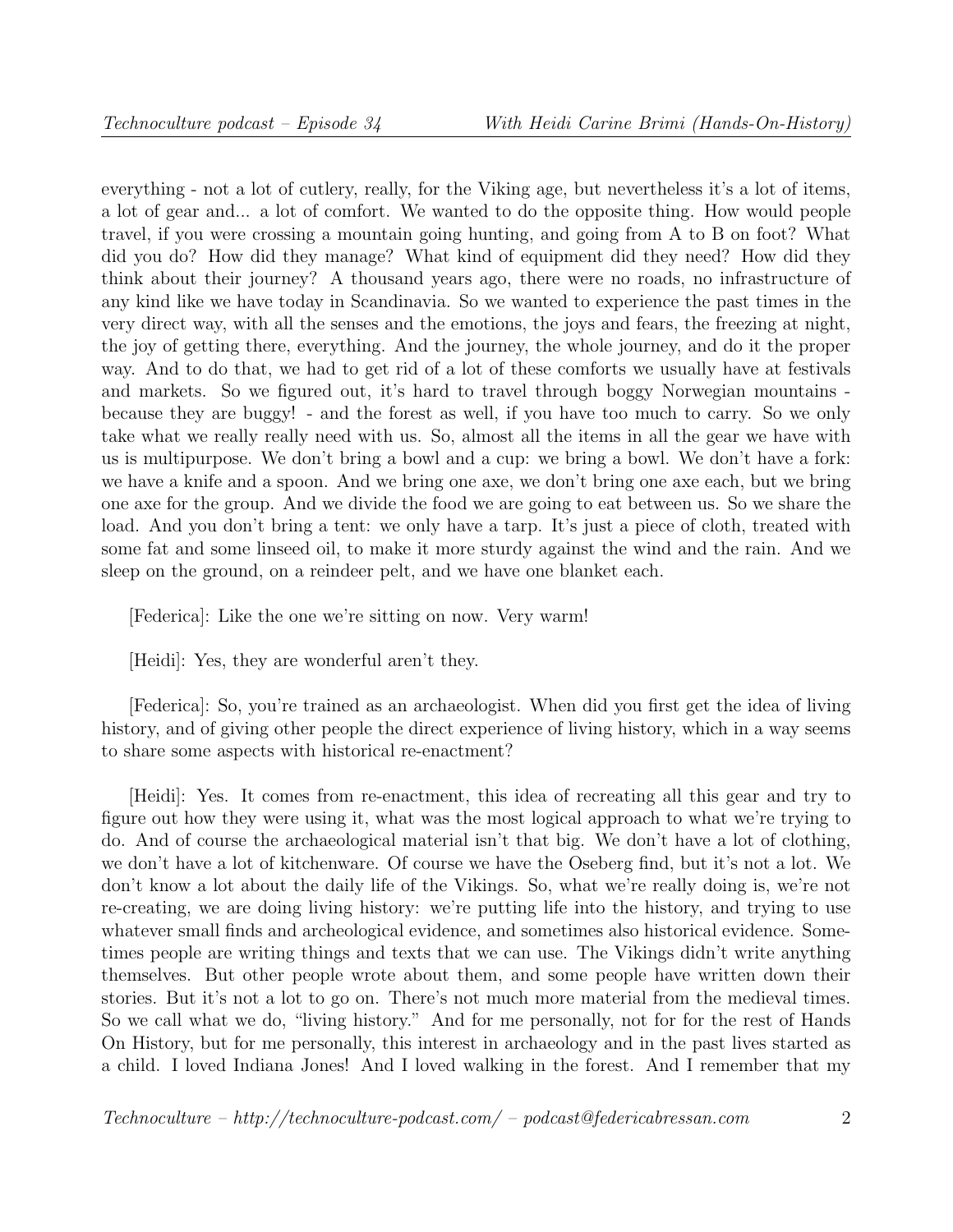grandfather used to tell me all these fairy tales about the fairies of the forest, and the trolls, and how people were living in the weather with no electricity... and it's this stream of the past that started it for me. This led to me study archeology, but it also led to a lot of larping. I still do larping, but I don't have a lot of time for it. Those were both fantasy larps, of course, but also historical larps. We had the Viking age larps, where we tried to recreate the society, and making a compendium for the players who were not experts in Viking Age.

[Federica]: Excuse me. Can you explain what LARP is?

[Heidi]: Larp is Live Action Role Playing. It's like, if you play cowboys and Indians, or pirates, or whatever. It is the same, but it's like you played Vikings, or elves and the bards, and whatever. If it's a fantasy setting, it could be sci-fi, it could be anything. So, it's like you're making your own fairy tale as you go. No manual, no script written down about what's going to happen, but you make the story yourself. You're playing a part and you make the story, but that's not what we're doing in Hands On History. We don't play a role, we are ourselves. We are modern people, but we are traveling back in time to experience in every kind of sense how it was a thousand years ago. And to do that, we need to get away from civilization. That's why we're hiking. You can't do this in a park, or in the city, or places where people with a lot of modern clothes, and cars, and modern housing, and things... modern noises. So we've gone to great lengths to find places that are suitable for this kind of experience. You went with us today, to one of these small places we found very close to the city, and it's so quiet up there: you can't hear traffic, you can't hear anything. It's just us, the nature, and the view of the fjords and the mountains.

[Federica]: I absolutely loved it, and I have to thank you very much for taking the time to come out here with me, and to dress me up, and to walk me into the woods, and tell me all these beautiful stories. I got a taste of what the participants have when they join one of your trips, which are normally one week long. So, living history is fun but it's not just all about having fun. This is a legitimate approach to getting some knowledge about a different lifestyle through the practical experience of changing the technology that surrounds you, including the clothes, and creating this "time bubble" detaching yourself from the modern world. How large is this phenomenon? Do other people do it around the world? And what is unique to hands on history?

[Heidi]: I don't know of other people offering the same experience as we do, because when we go on this hikes in the mountains we tell people to leave their cellphones behind, because it's a very disturbing element. You are not going to live in the Viking age if you are checking on Facebook. It doesn't make any sense. It kind of destroys the time bubble we're trying to make. So we do bring a camera, of course, one of us - the guides - does that, and we take a lot of pictures, because pictures are very important: people want to relive their experience, and they also want to look good! And people look very epic in the mountains, in Viking clothes!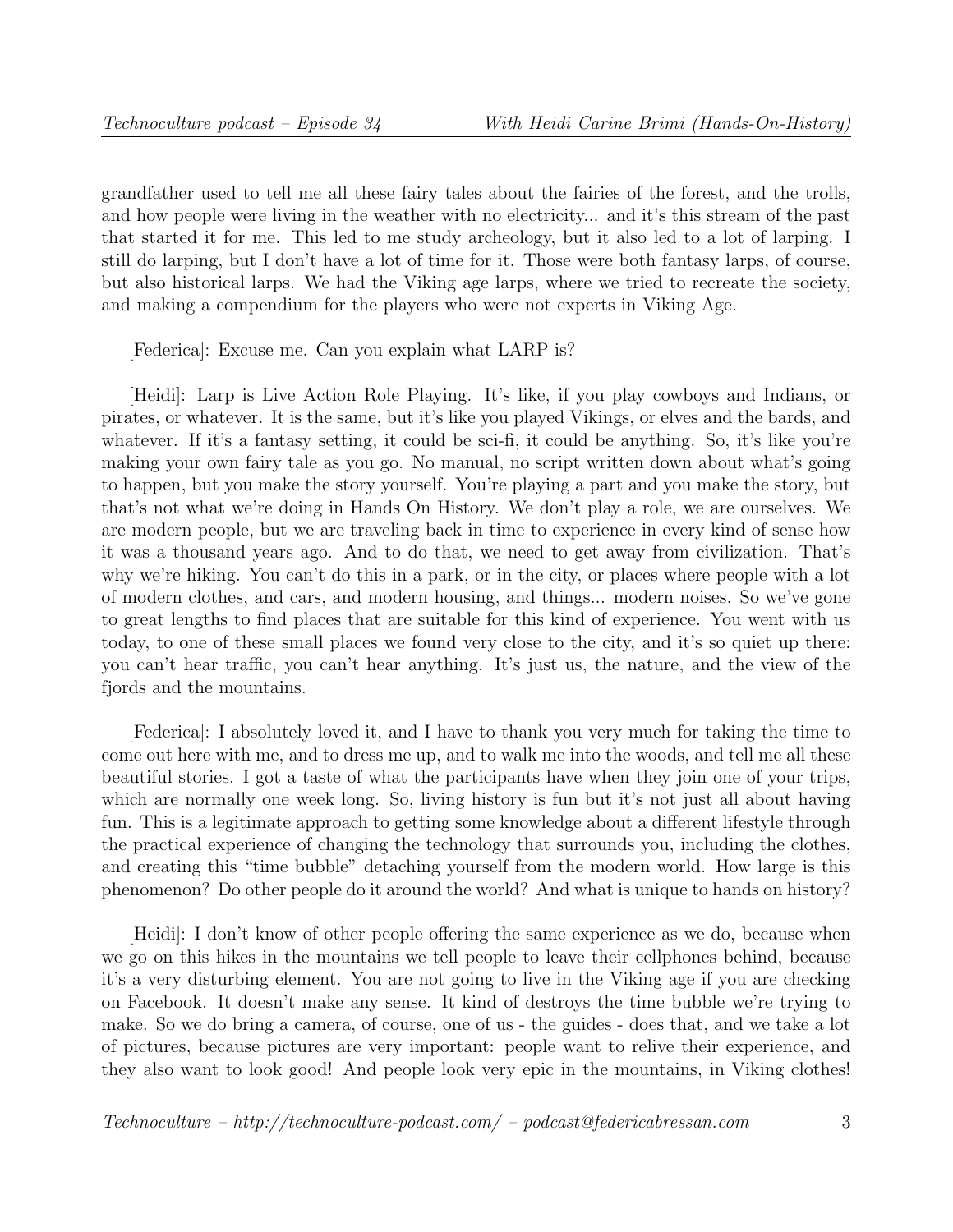And they feel epic, of course, and that's the whole point of view. And then people are kind of there almost for a week, and they came and they come back from these hikes, and they're also exhausted because it's a rough hike in the mountains, and it's cold, and it's long, and when you make camp it takes about two hours before dinner is ready, because you have to make a fire and you have to cook dinner. And we use flint and steel to make a fire. We do it the proper way. So, everything is like it should be. And these things take a lot of time and it makes a contrast to modern life. A lot of things we take for granted. You have to take your time with getting food, with moving, with walking. Setting up camp and yeah, all these things that we take for granted. You just put on the stove or the pizza in the oven, and then call your friends, or just go to bed, take a shower... and it's hot and comfy, and you have a towel, and the room is heated. It's very different to skinny dipping in an Arctic lake without the towel.

[Federica]: How important is it, in living history, to be historically accurate?

[Heidi]: For us it's very important, we try to do things as historically accurate as possible. And as I said, sometimes it's sudden, what you call an educated guess, because we don't have a lot of material on some of this. Things like what kind of backpacks do they use? They don't have a lot of backpack finds from the Viking age, it's just about 250 years period. So it's not a long time. So we have to improvise. We do that, but we tell people what kind of finds the bowls we use are from. They're made from finds from Birka in Sweden. The clothes are mostly from Skjoldehamn. It's a find from the north of Norway, about a thousand years ago, and also the food is based on the grave finds. And they also use the seasons: this time of the year it's too early for apples. We're in early August, and the apples in Norway and in this part of Norway are not ripe yet. So we had dried apples, of course, and the vegetables, everything is of the season.

[Federica]: Is there anything that has revealed itself to you, something you have learned, while hiking? About a piece of equipment, or about a habit, a custom, just because of the practical experience? And that shed light on a particular aspect of the Viking life or their technology?

[Heidi]: We're testing it. It's field testing. It's not like experimental archaeology because we don't do these scientific tests on the material, but to do the test for practical purposes we want to know if this will function. So we did quite a few test hikes with equipment, and it ended up like how little can we bring with us, because it was quite obvious that you don't want to bring anything you don't need, but you need to bring some essential things. You need to make a fire, you need the axe, you need a knife, you need a bowl, and you need some food that won't spoil. And you need something to sleep on. And the reindeer pelts are just wonderful: they are so insulating and warm.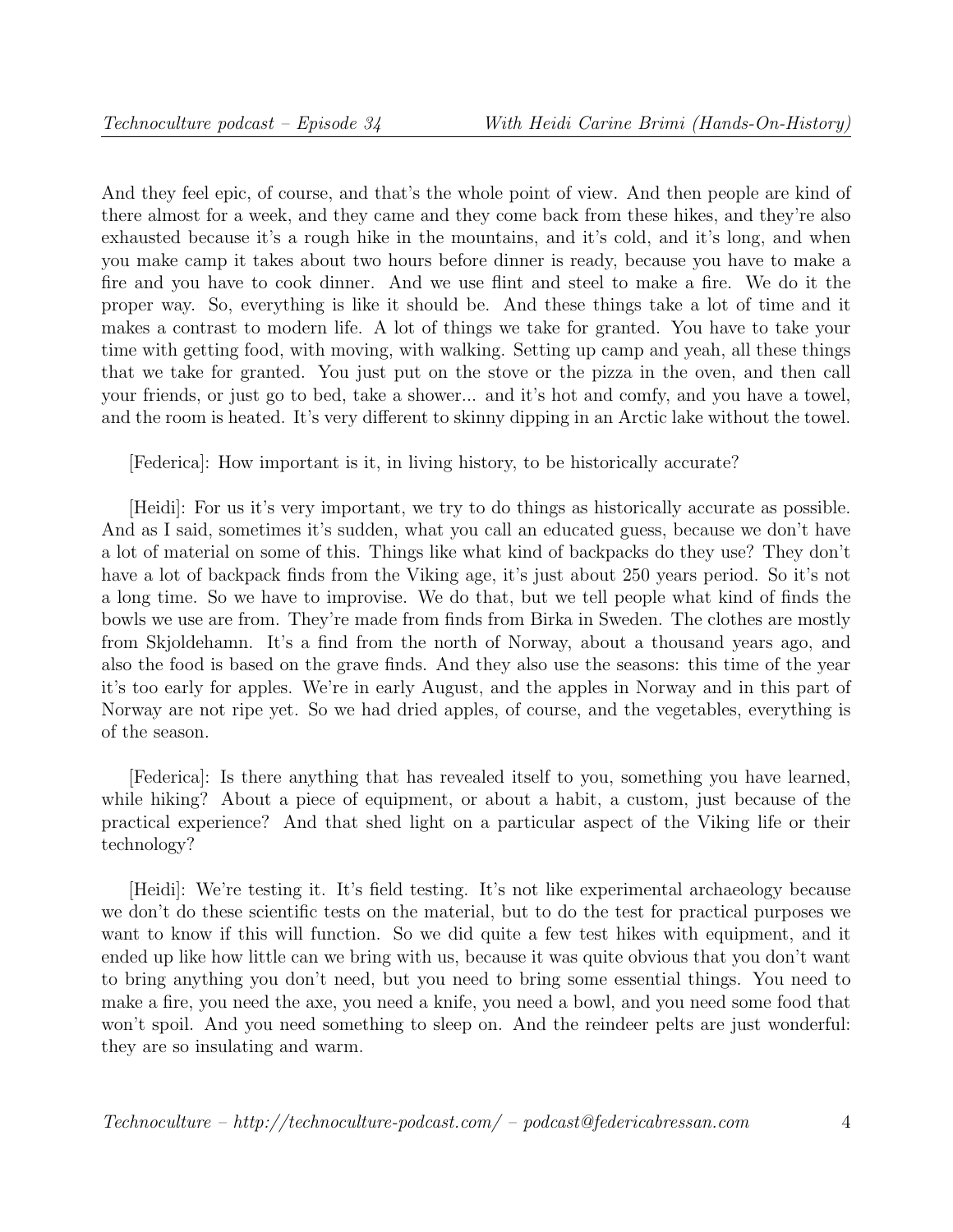[Federica]: But the Vikings were not nomads. So it's not all about traveling, moving. They also had settlements.

[Heidi]: No. No. They were farmers. Yes, there is a farming community and they did trade with the Sami people in Scandinavia, and they were hunter-gatherers hunting the reindeers and other animals as well. But the Vikings, so what the Europeans call the Vikings, the people living up here, were farmers and fishermen's and also traders. But sometimes there were raiders of course! But there's a lot more to that history than just raids.

[Federica]: Can you describe what we are wearing right now? For example, what did you put on me today.

[Heidi]: Yeah. You have a hood. It's made from the find in Skjoldehamn, in the north of Norway. It was a grave find. The person that was found was fully clothed, within some blankets. And the hood, this is a copy of the hood of that person, and so is the tunic. The tunic is a very simple form of tunic. You find that throughout Europe in the Viking age and also in medieval times. It's the basic tunic with some extra, it goes down to your knees. And we have the trousers: the trousers are from the Thorsberg, they are from a Danish find - a little before the Viking age, actually, I have to be honest about that. We don't have a lot of Viking Age trousers. And there also the leg wraps: they're just common leg wraps to protect your legs from the moist when you're hiking through the Norwegian forest and the mountains. There's a lot of undergrowth, so the leg wraps are quite useful when it's wet. It doesn't get your legs wet and it keeps you warm.

[Federica]: And I'm wearing a belt with some things attached. So they did not have pockets?

[Heidi]: No, they used bags and pouches. So we have our bags, and the small knife, and that's it.

[Federica]: How far back in time are we traveling today? What is the timeframe of the Viking age?

[Heidi]: Oh yes. Viking Age is normally said to have started when we have the first written record of a Viking raid, it was on Lindisfarne, at the end of the eighth century. It ends at the beginning of the 11th century. And all the Scandinavian countries, Norway, Denmark, and Sweden, also Iceland eventually, become christianized, and that marks the end of the Viking age. So it's a period of about 250 years. It's not a very long period in time in history. And after the Viking age, from about 1030-1050, you start to get the modern European Christian monarchies and countries, and that evolves into what we see today. But Norway started to take its form in the Viking Age.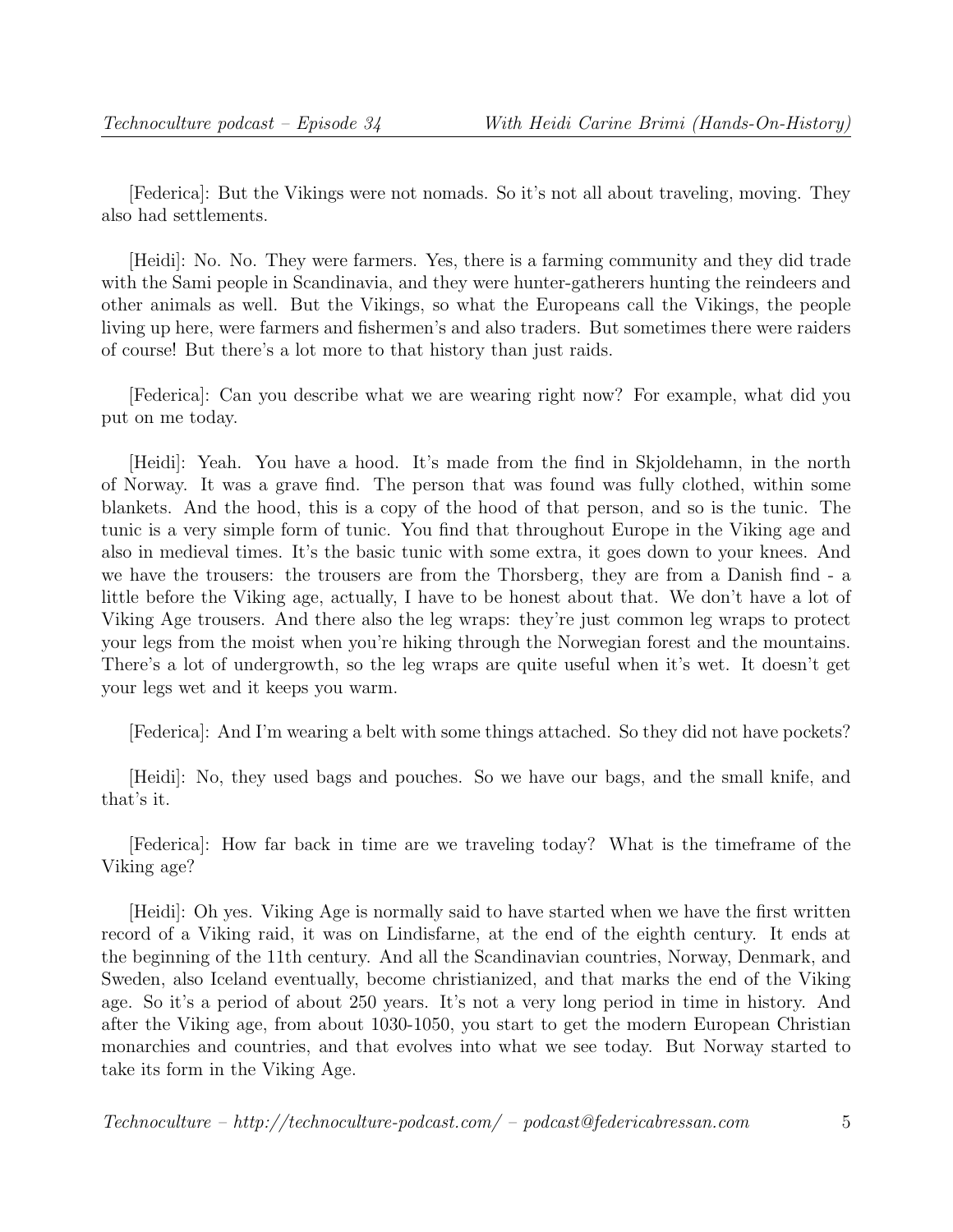[Federica]: Yes, so, the Vikings were never wiped away as a people, so their culture was never removed. They turned into what eventually became modern Norwegian society. So, there must be elements of the Viking culture that survive today. Do we know of these elements of Viking culture that are still present, in the language, or maybe in some customs of Norwegian culture?

[Heidi]: Yeah, I think it's more than we think of. A lot of things in the language of course. It's so funny because the Vikings spent a lot of time in England or in the British Islands and a lot of the English language has been influenced by the Vikings. Like the word for bag. It's "baggar." That's a Norse word. And everything connected to ships and sailing and seafaring is also based on Norse words. And of course in Norway we still use them, so it's a part of our language. And also if you're telling someone to get away from here, or you get out of my sight, you say "Dra te sjøs!", which means "go to the seas." And that's kind of get away, get out to the sea and get lost. That's what we're saying. But also in our culture, when we celebrate Christmas, we don't call it Christmas. You call "jul" and it's the midwinter feast from pagan times. So it's an old Norse word we still use in Scandinavia. And all the Scandinavian countries use the word "jul" instead of Christmas. Of course, Christmas is very close to the 21st of December. It's when the sun turns. So it's a midwinter feast and the way we celebrate it also is quite similar, with the feasting... and so we have some remnants of it. There's also an old habit or old tradition in Norway connected to Christmas: when you make a Christmas band, you take this bundle of wheat, or barley or whatever, from the fields, and you bundle it together, and you hang it out for the birds to eat. But that's an ancient pagan tradition. You had to spare the last part of the acre or the field, because the spirit of the field was hiding in it, so we had to spare the last part. And it turned into the Christmas. The thing to hang out for the birds and Christmas. So things like that, but also the Norwegian farmer, on how we look on a family's land. It's inherited. We have this tradition called "odel" and it means that you can't sell the family's farm. You have to inherited it. If you inherited the farm, you can't sell it, because there will be someone else who has the right to inherit it, and this still goes on now. And lots and lots of things. I'm thinking of the law system in Norway. The assemblies in the Viking age, the way they used to gather, to solve disputes, in the local assemblies and regional assemblies, that are called the "thing," [syn. assembly] and the parliament in Norway is called a "Storting". It means "the big thing." Not thing like an item, but a thing is an assembly. We still have this court system, with different regions having their own things, and they call it the "thing court," it's the first court in Norway, so it is the same system. It was kind of put into words in the early medieval times, but it dates back to the Viking Age and perhaps even further, we don't know. As I said, the Vikings themselves didn't write anything down. Everything was told, so there was this law man who knew the laws, and all the stories, the sagas, everything was told. The myths of the gods and everything. It was just oral.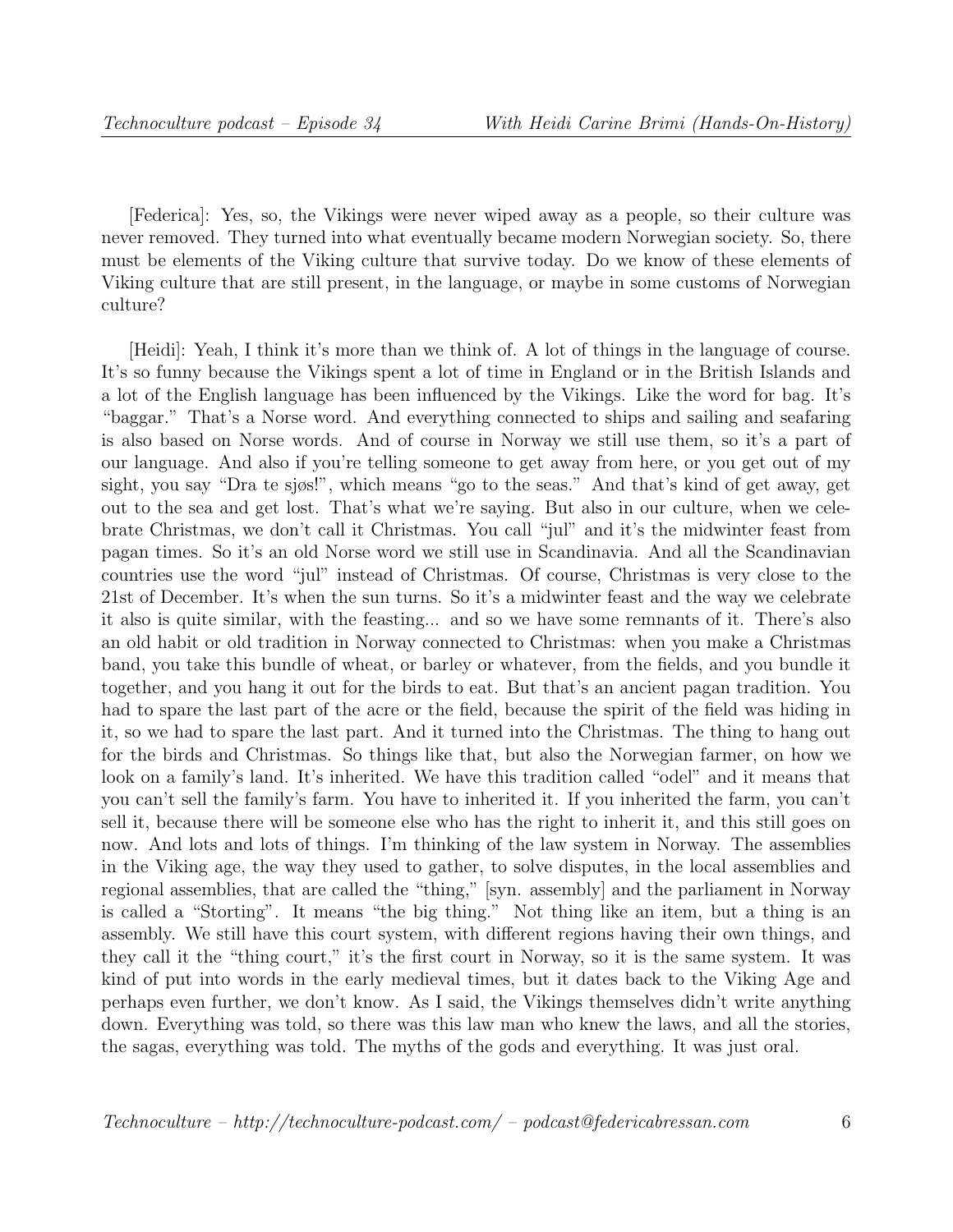[Federica]: Yeah. Who called them Vikings?

[Heidi]: The Vikings didn't call themselves Vikings. No. It was the Europeans who started to call them that. You see it in the early medieval texts, and the sagas, and the Norse myths written down in the medieval times mostly by monks. A lot of them. In Iceland, the monasteries wrote down a lot of the sagas. This family sagas of Scandinavians, but especially from the Icelandic, and some Icelandic big shots also paid the monks to put in words their own family sagas. And they also have some historians like Snorre Sturlason, he was also an Icelandic: he wrote on the sagas of the Kings, for instance. So he is quite a famous saga writer, Snorre.

[Federica]: Are people that join your time travels required to do some background research? Do you need prior education to enjoy or to make the most of this type of experience?

[Heidi]: You don't need anything. Not really. But of course, if you know something about it, it would be a lot easier to kind of ask questions and to get more knowledge about it. But we do require people to be in good health, because they need to hike for about 25 kilometers in the terrain, with unusual backpack and gear, they are not used to. Then there may be bad whether, it can be cold, it can be rainy. So, we need people to be fit and to handle hike, because they don't walk in paths, like level path. This is a terrain, walking it's a rough, rocky, bumpy.

[Federica]: I guess that everyone knows at least something about the Vikings, just because they're omnipresent in the popular culture. We have movies and TV series, so there must be people that come to your hikes and think (!) they know something about the Vikings. But there must be false beliefs and things that are not historically accurate. What would you say is the most common misconception?

[Heidi]: Well, there's a lot of misconceptions about the Viking Age. I think it's fairly common knowledge now that the Vikings didn't have horns on their helmets. That that myth comes from a 19th century German opera.

[Federica]: Really! So, Wagner put horns on Vikings heads!

[Heidi]: Yeah. They needed some Vikings that looked very scary. So they put horns on their helmets. It's has nothing to do with Viking Age. They didn't have horns on the helmet. I think they only found about one or two helmets from the Viking Age. Then, of course, people watch the movies and popular TV shows, and they think that, oh this is it, this is how it was. But they have to take some - what you call it, artistic freedom, to make things look nice in movies. If you have a battle, for instance, if everybody was dressed like the common people you wouldn't see who is who. And probably if you had a battle in the Viking Age, that was the case, and you have to mark people. But in the movies, then you have someone with brown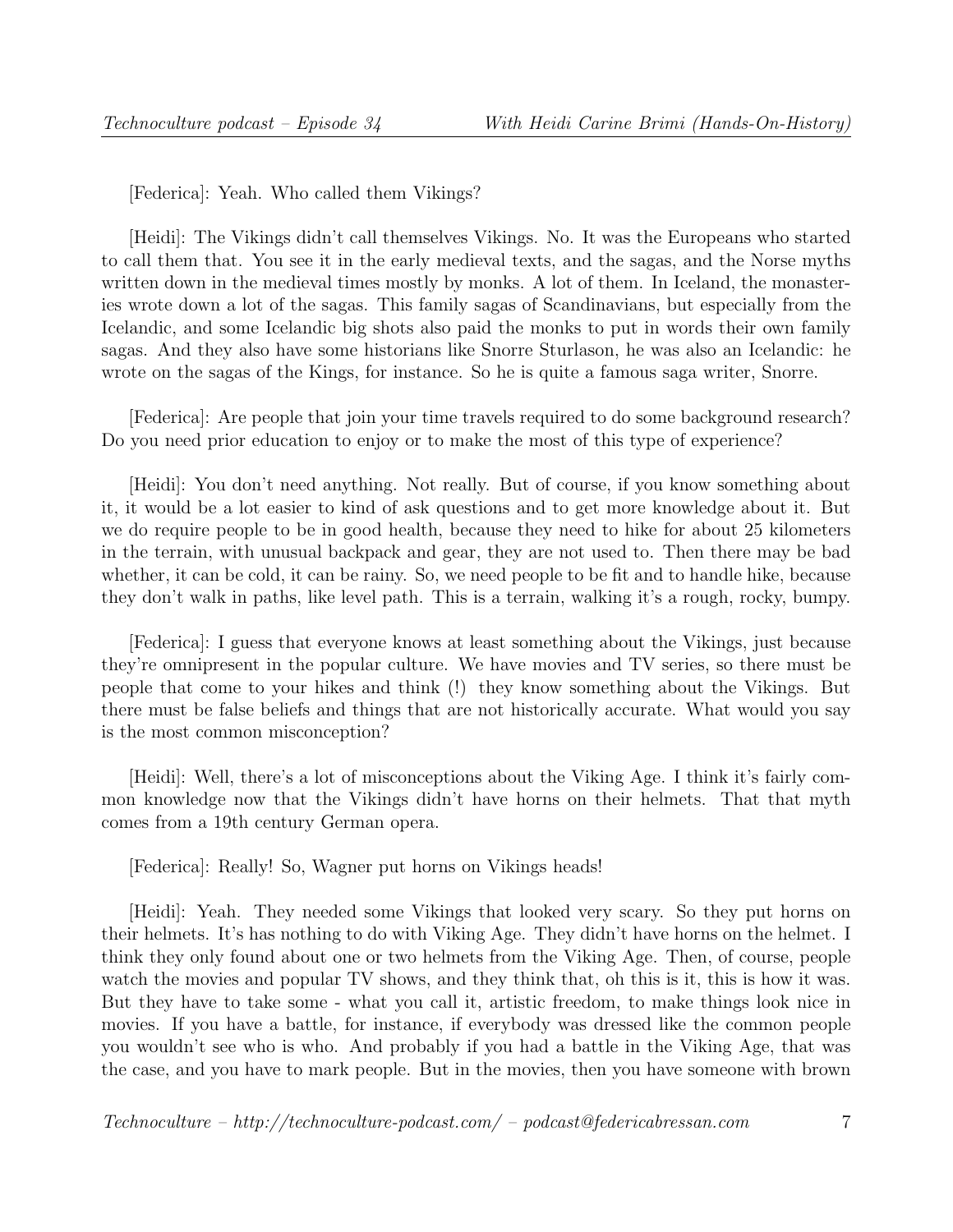clothes and someone with black clothes, and that's a lot easier for the spectators to see the difference. But also these myths... there's an ongoing debate if the Vikings had tattoos. They have no certain source for that. We have some half sources that can be interpreted like they had tattoos, but we're not really sure. Nobody used the word tattoos on the Vikings. They did never how mohawks! I just had to say that! And the color black isn't that easy to achieve if you're going to make some color, or [dye] the leather. One source from the Viking Age, a French source, called the Vikings "peacocks," because they had a lot of color on their clothes. And there was a lot of jewelry, and they liked to brush their hair, and the bathed once a week, there were not dirty people, they kept themself... yeah, we find a lot of personal grooming gear in the graves. Like picking out nose hairs, and then cleaning your ears, ear spoons, and combs, things like that. So they liked to look good, and they used bright colors, so they didn't mind standing out. And I repeat, they didn't have mohawks!

[Federica]: That's the take-home message from this podcast episode! But is there anything that popular culture gets right, of all the things that it shows us about the Vikings?

[Heidi]: A lot of the material culture you see in the films and at the festivals and at the markets, they are replicas. So they give a good impression of the material culture and the environment they had on the farms, for instance, what they had in the daily life. But this myth about the Vikings being this savage raiders... there's a lot more to them than that - and I will make absolutely no excuses because they were savage raiders... they did a lot of harm down in Europe, but there's a lot more to the Viking culture, and we want to experience more of the daily life and the other aspects. So you will never see Hands-on-History fighting. Other people do that, better than we would do. We want to have daily life and everyday people at our focus, to experience what it would be like for a person living in the Viking Age, not the Viking warrior, because a few persons were Viking warriors. Most people stayed at home, tended their farms, had children, and looked after the cattle, and tried to stay alive. That's what was most about. So that's what we do.

[Federica]: How powerful, educational, transformative, an experience with living history can be? What are the aspects that surprised you the most or your participant the most? Some things that people say "I didn't expect this" or "I thought this would be harder," "This is better than I thought." What are some small revelations that emerge during this experience?

[Heidi]: Yes, I think on the "go Viking" hikes we have in Hands-on-History, it's mostly about the simplicity and the lack of complicated gear. As I told you, it's just a bowl, and the spoon, and the knife, and some food. It's very very simple what we bring with us, but this works, it really really works. And it works just as well if you go hiking in modern clothes: I don't freeze more and I'm not more hungry and I am not more exhausted, if I hike in Viking Age gear than if I hike in modern gear, with Gore-Tex, and whatnot... a tent. So, there wasn't much comfort,